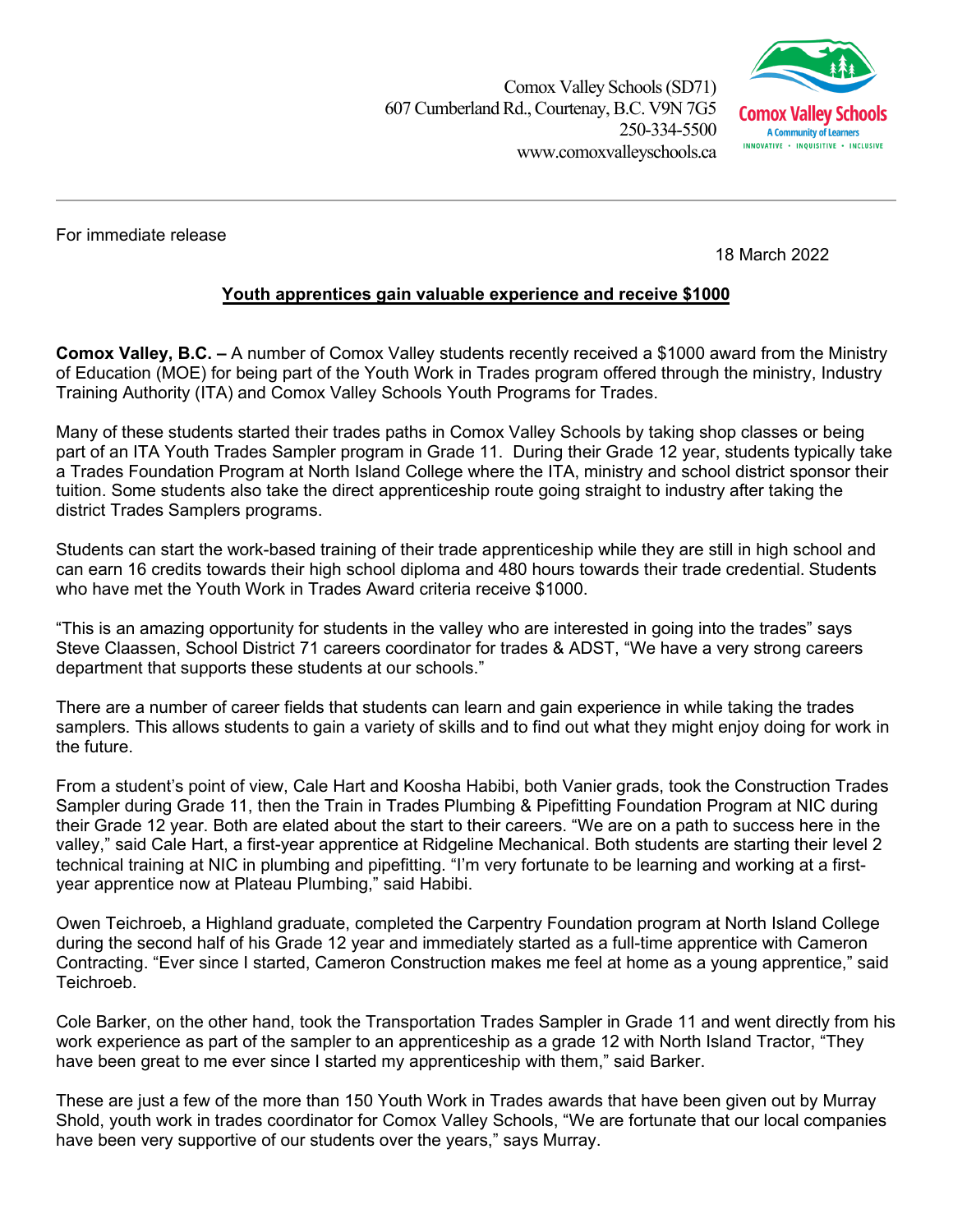Comox Valley Schools offers three trades samplers in semester 2 for Grade 11 and 12 students consisting of transportation, metal and construction. Interested students should visit the careers office at their school.

By 2027, there are expected to be up to 1 million job openings in B.C. — almost half of these jobs require technical or trades training. By starting trades training early, students can gain the skills needed to land a great job, even before they graduate.

-End-

**Learn More:<https://youth.itabc.ca/educators/youth-programs/work/> & <https://www.comoxvalleyschools.ca/career-programs/>**

**Contact:**  Craig Sorochan Communications Manager Comox Valley Schools Phone: 250-334-5500

## **BACKGROUNDER**

## All pictures courtesy of SD 71's district careers coordinator for trades, Steve Claassen

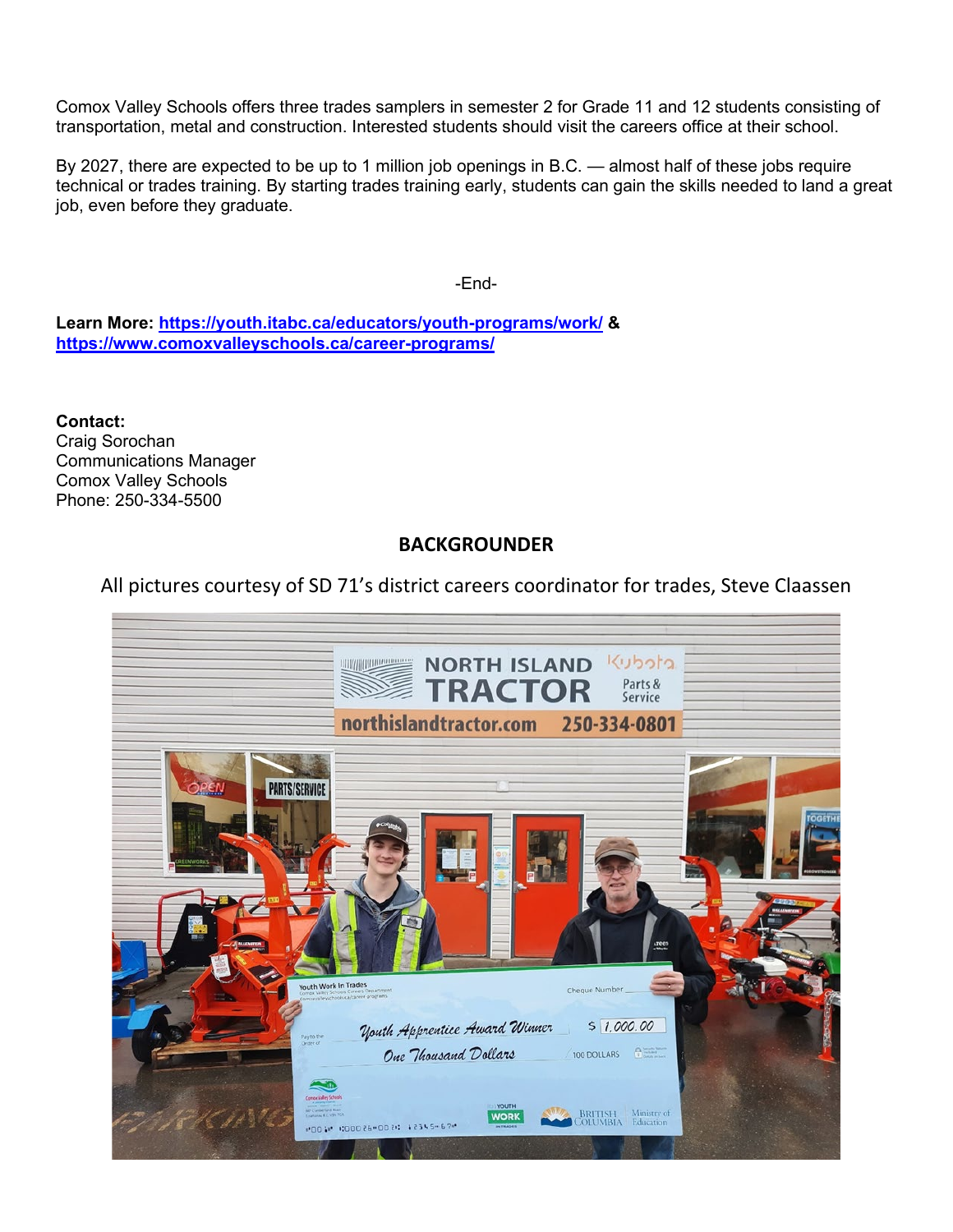Cole Barker, Heavy Duty apprentice at North Island Tractor receiving his \$1000 award from Murray Shold, Youth Work in Trades coordinator.



Murray Shold Youth Work in Trades coordinator with carpentry apprentice Owen Teichroeb on the jobsite with Cameron Contracting receiving \$1000 award.